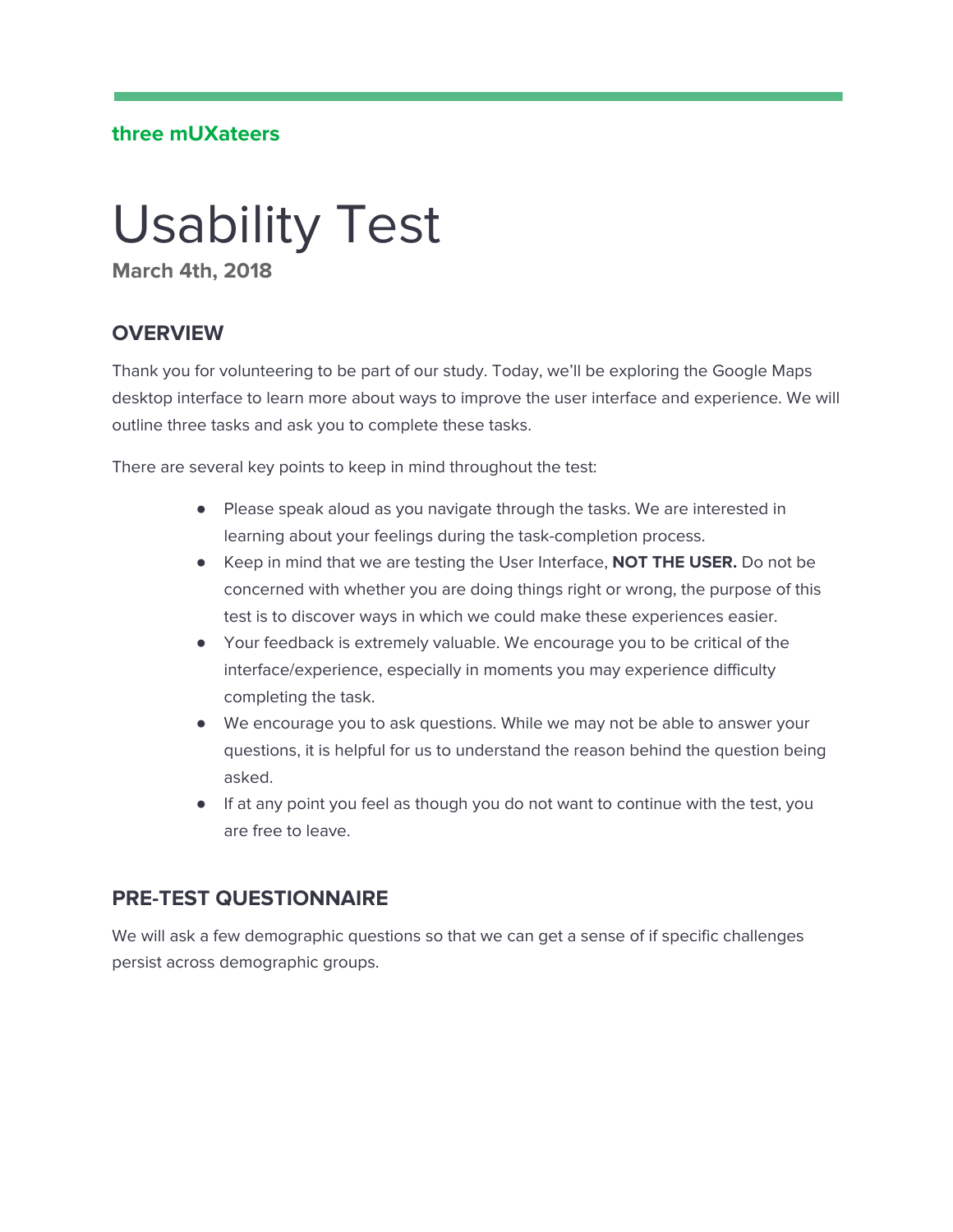## **SCENARIOS**

## **Scenario 1:**

- You want to attend a Rutgers University basketball game at the RAC. Along the way, you will need to get gas and would like to stop at a 4-star restaurant at 4 P.M.
	- Enter 26 Scarlet Dr, Parlin, NJ as your starting address.
	- Pull up directions to the RAC Rutgers Athletic Center
	- Turn on Live Traffic while viewing your route options
	- Select the most direct route
	- Add a gas station along your route to your trip
		- Tell us about what you found while looking for a gas station
	- Search for Mexican restaurants
		- Add a mexican restaurant to your trip that is rated at least 4-stars

#### **Scenario 2:**

- From the RAC, you have to attend class.
	- From the RAC, find a Fac/Staff parking lot near College Ave Student Center
	- Find the route with the shortest time if you left on a Monday at 4:30pm.

#### **Scenario 3:**

- You have made it to the College Ave campus.
	- Get walking directions to a pizza place
	- Determine how long it will take you to walk from the pizza place you selected to Scott Hall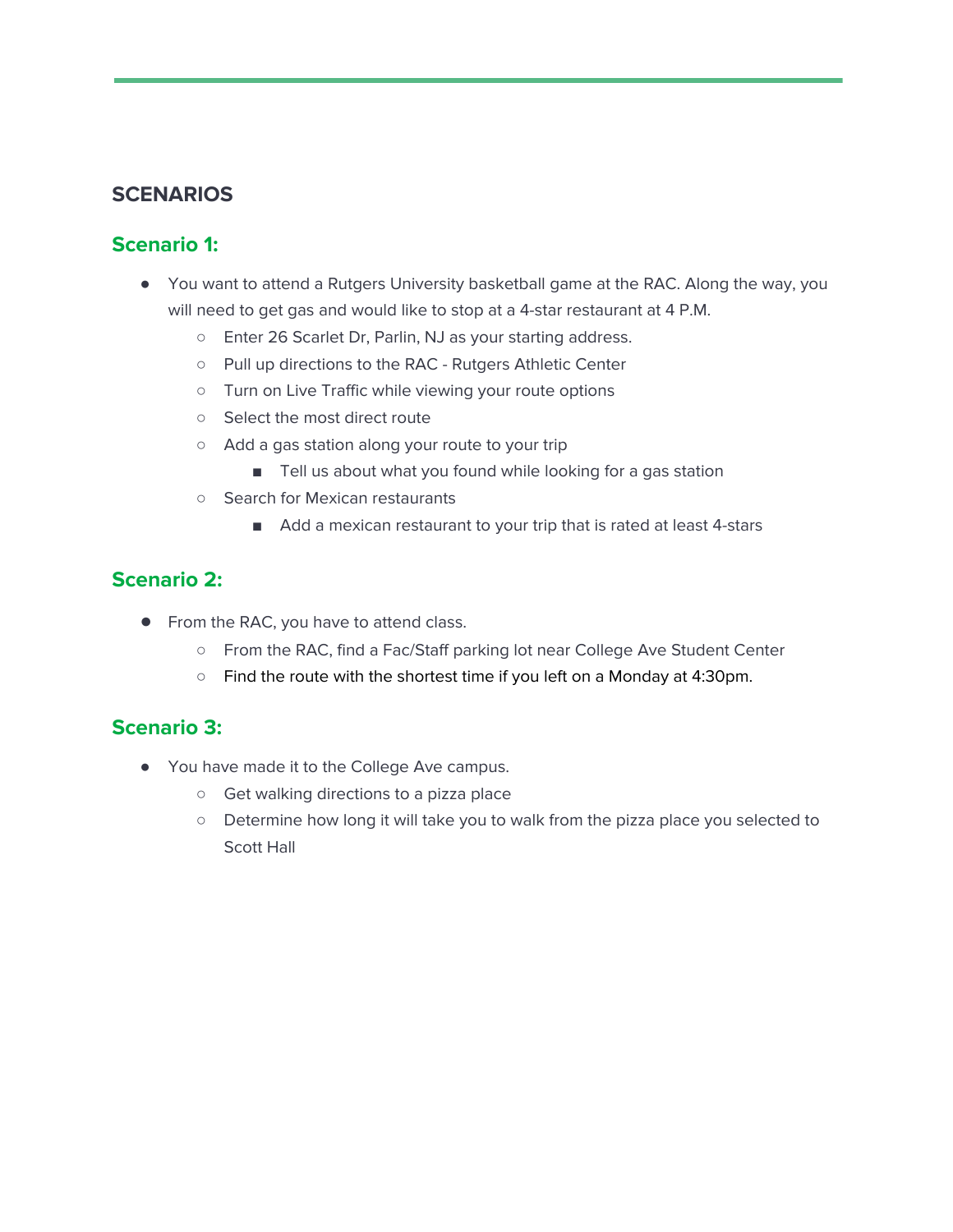#### **POST TEST QUESTIONNAIRE**

Thank you for participating in our test. Before you leave, we ask that you complete the following questionnaire so we can finalize our test data.

1. I think that I would like to use this system frequently.

| $\left( 1\right)$ | $\Omega$ | (3)     | $\sqrt{4}$      | $\sqrt{5}$                  |
|-------------------|----------|---------|-----------------|-----------------------------|
| Strongly<br>Agree | Agree    | Neither | <b>Disagree</b> | Strongly<br><b>Disagree</b> |

2. I found the system to be simple.

| $\left(1\right)$  | $\left( 2\right)$ | $\left(3\right)$ | $\overline{4}$  | $\sqrt{5}$                  |
|-------------------|-------------------|------------------|-----------------|-----------------------------|
| Strongly<br>Agree | Agree             | <b>Neither</b>   | <b>Disagree</b> | Strongly<br><b>Disagree</b> |

3. I thought the system was easy to use.



4. I think that I could use this system without the support of technical person.

| $\left( 1\right)$ | $\left( 2\right)$ | (3)            | $\binom{4}{ }$  | (5)                         |
|-------------------|-------------------|----------------|-----------------|-----------------------------|
| Strongly<br>Agree | Agree             | <b>Neither</b> | <b>Disagree</b> | Strongly<br><b>Disagree</b> |

5. I found the various functions in the system were well integrated.



6. I thought there was a lot of consistency in the system.



7. I would imagine that most people would learn to use this system very quickly.



8. I found the system very intuitive.



9. I felt very confident using the system.

| $\left( \widehat{1}\right)$ | $\Omega$ | $\binom{3}{}$ | $\left( 4\right)$ | (5)                         |
|-----------------------------|----------|---------------|-------------------|-----------------------------|
| Strongly<br>Agree           | Agree    | Neither       | <b>Disagree</b>   | Strongly<br><b>Disagree</b> |

10.I could use the system without needing to learn anything new.